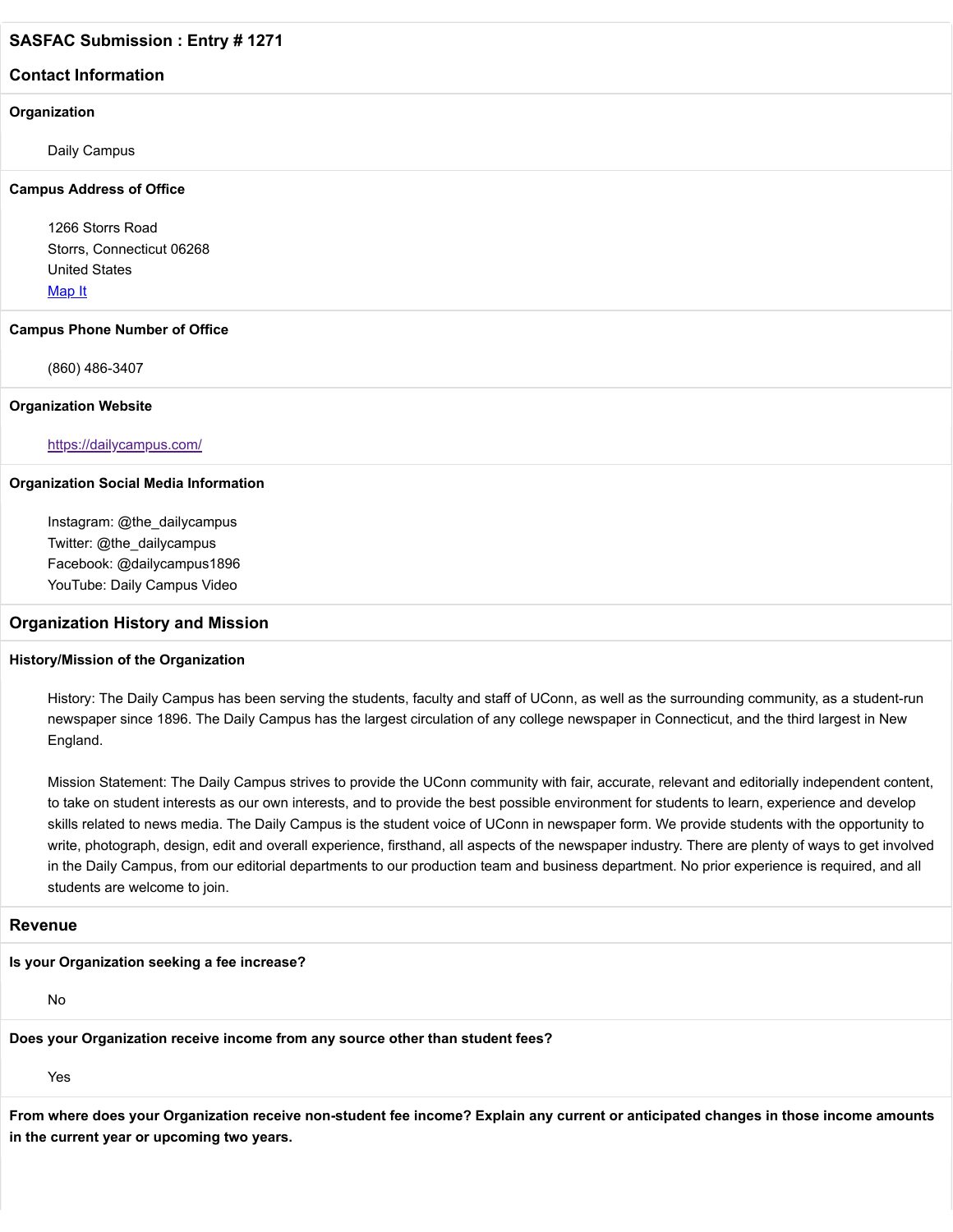The Daily Campus receives income from advertising. Over the past year we have not been accepting advertisement requests, and running very few ads. We have used the past year to redo the system in which we accept and bill ads by creating an online marketplace that will make it easier for vendors and our production staff. This system will be fully functioning by the end of the fiscal year, and we anticipate advertising revenue to begin again then. The addition of social media and website ads will provide additional revenue, as we have previously only run ads in the print edition of the paper.

## **Organization Structure and Payroll**

#### **Does your Organization pay any elected or appointed student leaders?**

Yes

#### **Elected Student Officers: What is the history and rationale for paying each position?**

Editor-in-Chief, Managing Editor, Business Manager and Digital Editor are all paid \$17 per hour for 15-20 hours per week. Each position has a wide variety of tasks and work that must be done ranging from day to day things like overseeing production, payroll or gathering classified ads to longer term projects like redesigning the newspaper templates, forming an alumni network, setting up a newsletter, etc. Having all of these positions be paid allows for more equal opportunity for students to be involved and encourages a diverse environment within the organization, as it allows students who would otherwise not be able to dedicate the time/money to being involved, to be paid for their work.

**Appointed (hired) Student postions: What is the history and rationale for paying each position?**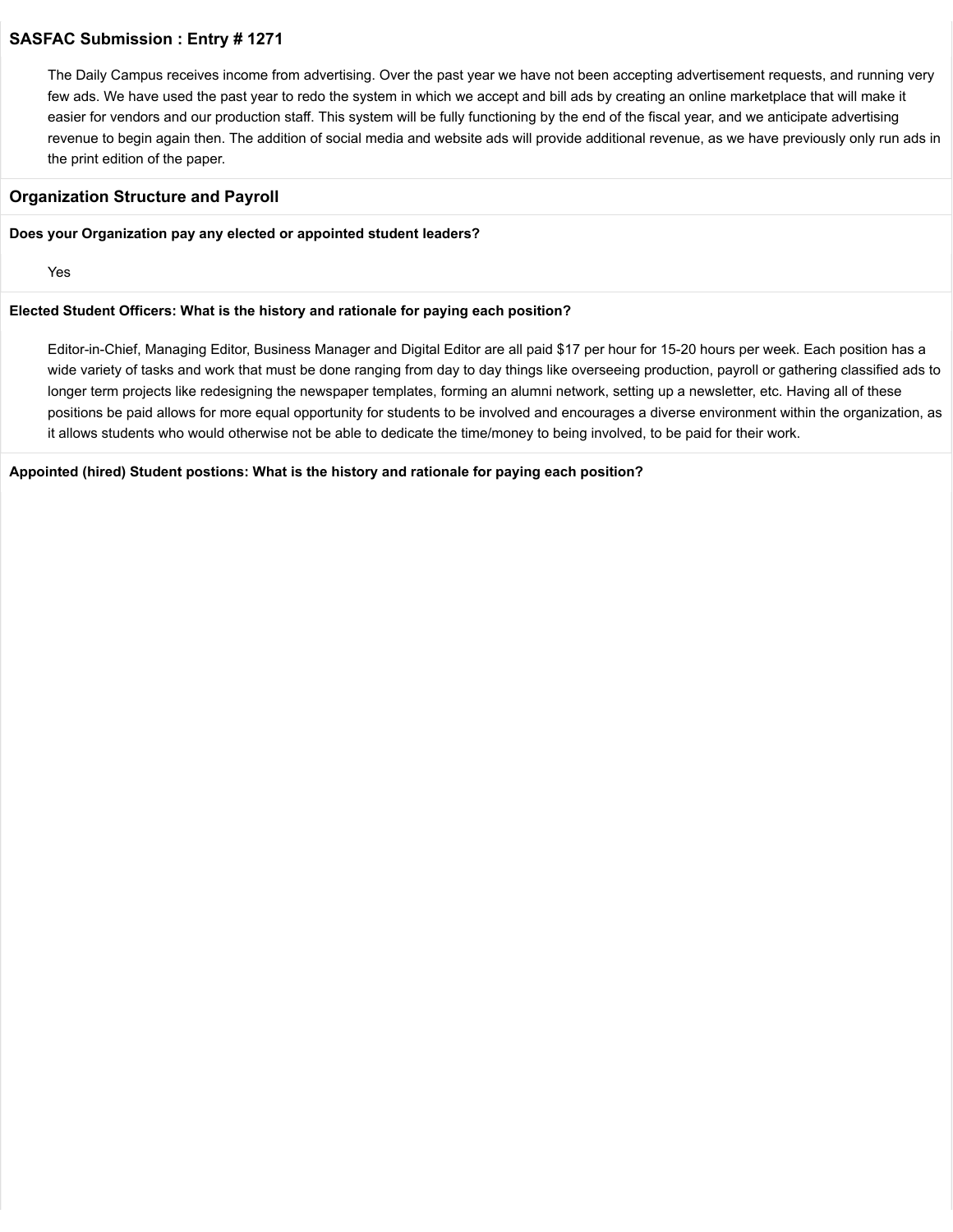The first five positions are the executive officers within The Daily Campus. The following positions are other workers for The Daily Campus who are compensated for shifts worked. Having all of these positions be paid allows for more equal opportunity for students to be involved and encourages a diverse environment within the organization, as it allows students who would otherwise not be able to dedicate the time/money to being involved, to be paid for their work.

Associate Managing Editor is paid \$14 per hour. The position assists the Managing Editor with all their responsibilities as well as designing the opinion pages 3 nights a week and covering for the ME when the ME takes their night off.

The Advertising Director is paid \$14 per hour. This position reports to the Business Manager works to bring in local advertising. They also work closely with MediaMate, our national advertising partner.

Social Media and Outreach Coordinator is paid \$13 per hour. This position works to update The Daily Campus's social media pages daily with new pieces put out by The Daily Campus. They interact with community members through direct messages when appropriate and work with the rest of the paper on outreach opportunities for the paper.

Life/News/Sports/Photo/Opinion Editor are each paid \$14 per hour. Each editor manages their respective section members and content. These positions each workshop their sections' stories, keep correspondence with sources and campus connections and area allotted up to 6 hours per week.

Associate Life/News/Sports/Photo/Opinion Editor are each paid hourly, at \$14 per hour. This position works closely with the editor of their respective section but is allotted 4 hours per week compared to the head editors' 6 hours.

Staff/Senior Staff writers, photographers, videographers and illustrators are paid hourly for articles and other assignment (on average 1 hour at \$13 per hour for staff and \$14 per hour for senior staff writers and basic photo assignments, 2 hours at \$13 per hour for illustrations, some special pieces like editorials, roundtables, columns etc. are paid more or less depending on the assignment).

Designers are paid hourly at \$13 per hour for designing a section (news, life, sports) of the newspaper. Shifts are typically from 7pm-close.

Copy editors are paid hourly at \$13 per hour for editing all stories for grammar and AP style, along with editing page layouts for structure and aesthetics, for around four hours per shift. Shifts are from 5-9pm and 9pm-close on production nights. The second shifts may go short or long depending on late events or stories.

Receptionists are paid for 3 hour shifts at \$13 per hour. They work mornings from 9-12 or afternoons from 1-4. Only one receptionist works per shift.

Digital Producers are paid hourly at \$13 per hour at around 4 hours per night to upload stories to our website. Two producers work each night and are required to upload all of the stories in two sections each to our website each night. They design what the content will look like online in terms of layout and coordinate with editors and designers to make sure the content is how it should be.

Delivery drivers are paid \$15 per hour to make sure papers are delivered around campus and to off-campus locations, while also picking up papers from previous days such that our circulation and retrieval are going smoothly.

The Circulation Manager is paid \$14 per hour and supervises delivery drivers and tracks routes every day to make sure that the drivers have done their jobs. Additionally, the circulation manager may provide analytics occasionally to determine how many people may read the paper on a given day.

#### **Does your Organization pay any non-student staff?**

Yes

**What is the history and rationale for paying each non-student staff position?**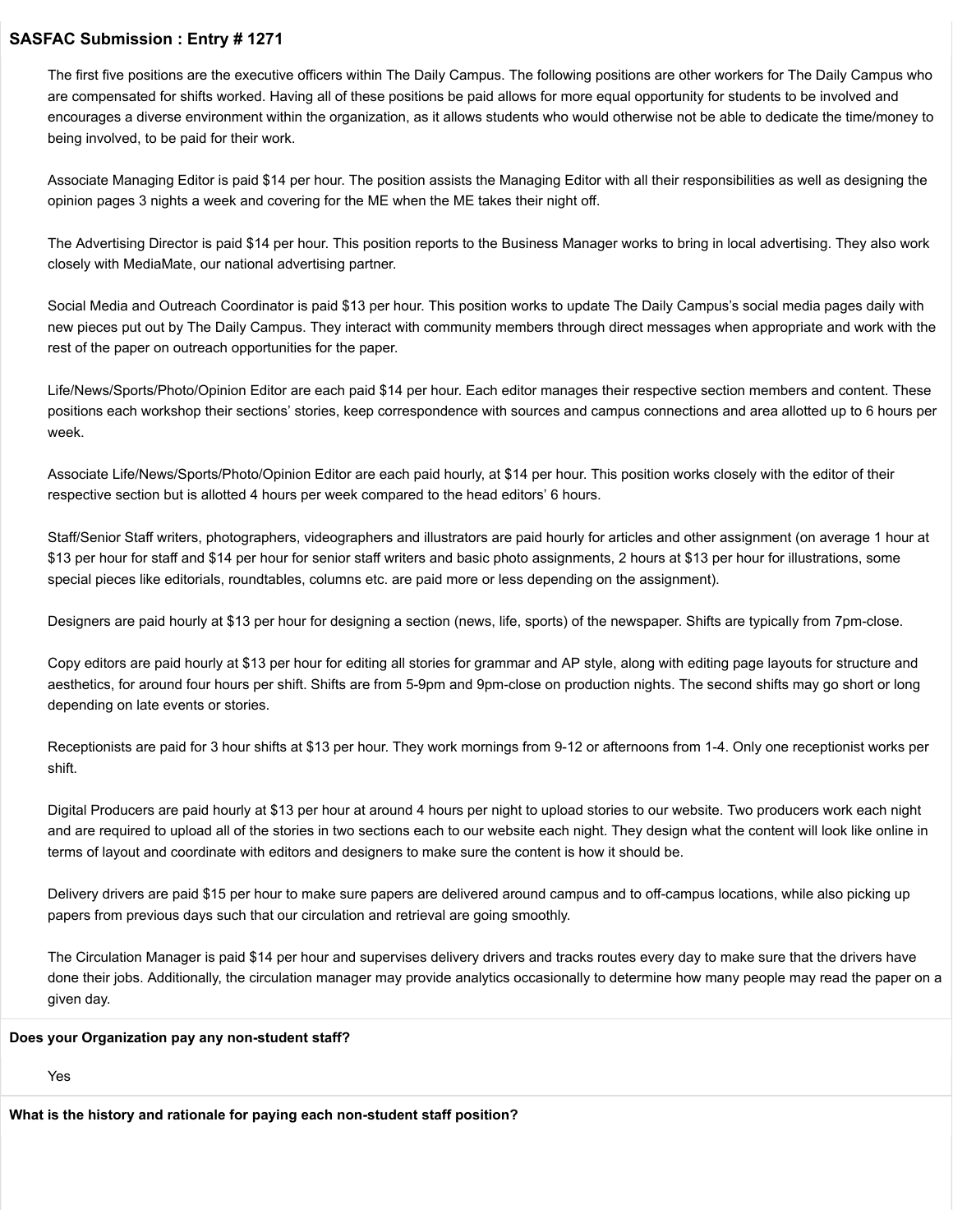The Daily Campus contributes to the pay of a financial manager that works within Trustee Student Organization Support. The organization splits the pay for the financial manager with the other Tier III organizations that the manager works for, proportionately to the amount of time they spend with each organization.

#### **Activity Participation**

#### **Who is eligible to participate in your activities?**

- All undergraduate students across all campuses
- All graduate students across all campuses
- Faculty/Staff
- Community Members/Guests

#### **Please describe how students (number and/or percentage) utilize your services and/or participate in your activities?**

The Daily Campus strives to keep the university and community informed and aware of important news, culture and sports around them. UConn students, faculty, staff and community members make up our readership, both of the print edition (distributed throughout campus, Storrs center and the surrounding commercial area) and the online edition (updated daily on our website and shared through our official social media accounts).

In the past year our website has had a readership of approximately 100,000 people. In the last three months our Instagram page, the social media page that we use most to cater to our student audience, has reached over 15,700 accounts, with approximately 22% of the audience (of accounts with location on) residing in Storrs and 65% of the audience in the 18-24 age range. These numbers are approximate, and we are working on developing a system for tracking the number of print copies read as well.

The Daily Campus also exists to provide real experience and opportunities to members of the student body interested in news and especially print news media. We allow any fee-paying undergraduate student to participate in content production, be it through editorial output, production or paper delivery and the business aspects of the organization. There are currently approximately 250 active members of the organization, including over 60 consistent writers and over 50 production staff.

#### **Please describe how faculty/staff (number and/or percentage) utilize your services and/or participate in your activities?**

Faculty/staff may interact with the paper through letters to the editor and op-eds. We typically publish less than five of these works per semester, but are constantly in communication with faculty/staff that email the organization with thoughts and questions. Our writers often feature the work of faculty/staff, or address things that concern faculty/staff in their articles as well.

#### **Please describe how members of the local community (number and/or percentage) utilize your services and/or participate in your activities?**

Community members may interact with the paper through letters to the editor and op-eds. We typically publish less than five of these works per semester, but are constantly in communication with community members that email the organization with thoughts and questions. Our writers often feature the work of community members, or address things that concern the local area in their articles as well.

#### **Expenditures**

#### **Briefly describe the programs and services you provide for your constituents that serve as the primary focus of your Organization.**

The Daily Campus' primary focus is both the creation of content for our audience, and the opportunity to experience being a part of that contentcreation. The Daily Campus prints 2,500 copies of the newspaper product five days a week and distributes them across the UConn Storrs campus, in Storrs Center and in other surrounding commercial businesses. We also produce content for our website and social media. Our staff works tirelessly to cover anything and everything UConn students care about, every week. Additionally, we serve as a training and professional development resource for students who want experience in the news industry. Any fee-paying undergraduate student is welcome to get involved.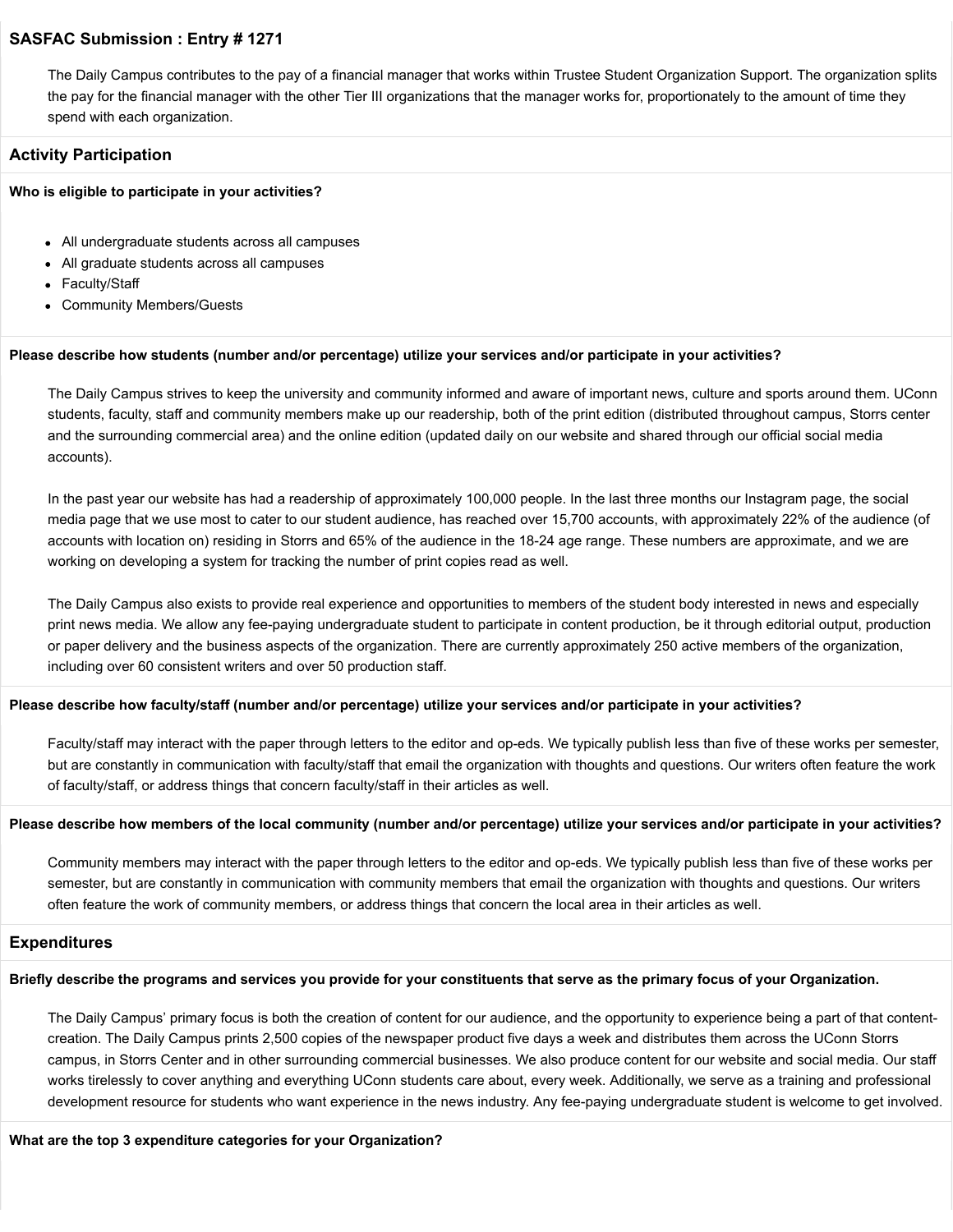- 606- Printing
- 609- Subscriptions
- 615.1- Contractual Services- Org

## **Please explain significant changes in the operating budget (spending plan) for this fiscal year starting 7/1/21 when compared to the previous years budget. What are the short-term goals for the organization?**

The Daily Campus' short term goal is to continue the printing and online publication of our content, and to keep employing staff to do so. Our focus has shifted to maintaining online and social media presence over the past year, and we will continue to pursue greater reach in those areas.

The Daily Campus has increased all hourly wages proportionate to the rising minimum wage. We have also opened up new staff positions within our comic and illustration section.

The Daily Campus' printing contract was up at the end of December 2021. We are currently operating under an extension of that contract. By the end of the fiscal year we will enter a new contract which may alter the price of printing.

Contractual service expenses have increased because of the process of attempting a server migration via Microsoft Office365 and SharePoint with AdNet. We have decided to not follow through with the server migration, but have paid AdNet for their time in helping us explore that possibility.

#### **What (if any) are the timing anomalies with regard to the reported income/expenditures?**

Due to the time we are taking to replace our advertising system, income from advertising has dropped dramatically. Our usual advertising revenue is about \$33,000 per year, but over the past two years this number has been decimated. The pandemic has also affected travel, which we haven't spent any money on for the past two years.

Additionally, The Daily Campus' full-time financial manager left her position in October 2021. We have a few outstanding bills because of this, as Trustee Organization Support is in a transition period of training new financial support staff. The position is going to be filled by the end of the fiscal year and all bills will be fully accounted for by then.

## **Fund Balance**

**If your Organization should carry over funds from one year to the next, what is the ideal (minimum) level of that fund balance and what is the justification for that amount?**

Our ideal minimum fund balance is \$300,000, an amount that will be able to compensate for unexpected issues with printing, equipment or building operations that would prevent us from being able to produce the paper.

**If your organization is carrying a fund balance above the ideal/minimum level - what planned expenditures are budgeted (in which upcoming fiscal year)with the intention to bring down the fund balance to ideal levels?**

Most of our fund balance is due to reductions to normal operations and distribution due to the pandemic, including reductions to travel and circulation amount. These resources have been and will continue to be used up by the increasing wages within our organization, in addition to printing services. However, we are also looking to do a major technology purchase soon. The computers used for design and photo production at The Daily Campus are also outdated and need to be replaced. We will spend a large amount on replacing the computers to ensure more efficient production of the paper and better experiences for our members.

Additionally, we hope to eventually invest more in the management of our social media accounts and online presence, as those modes of communication are increasingly important to reaching our constituency. Subscription services that help with social media management will also be a cost we are anticipating.

## **Projections and Future**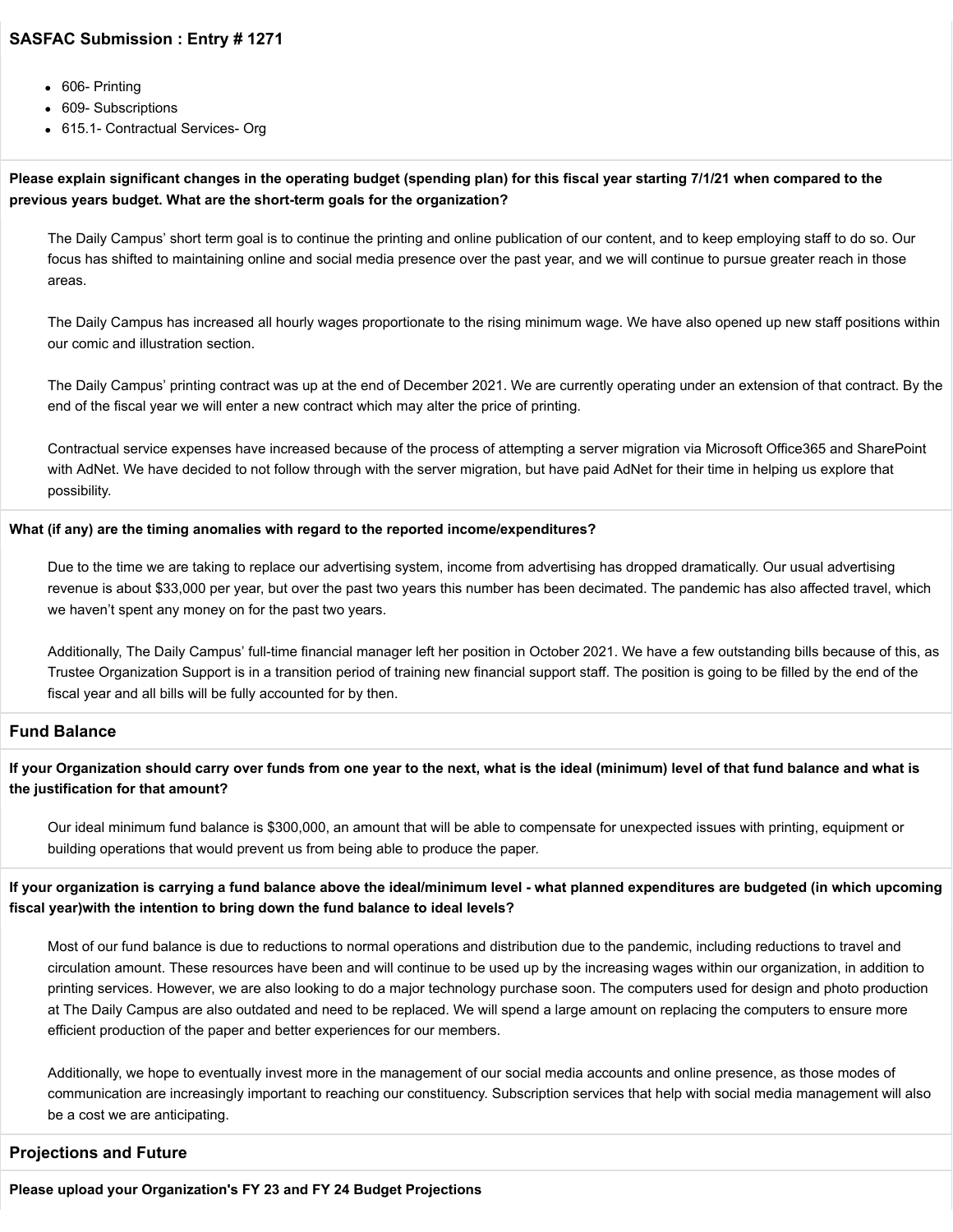[Student-Activity-Fee-Budget-Projection-Form-FY-21-24-final.xlsx](https://trusteeorgsupport.uconn.edu/index.php?gf-download=2022%2F02%2FStudent-Activity-Fee-Budget-Projection-Form-FY-21-24-final.xlsx&form-id=18&field-id=63&hash=f07b68e059c9853b0d367f48dd95645aca75e1acae6b7a6e7ec0413a7aeaeec0)

#### **What are your Organizational priorities that are reflected in your projected budgets for the next two fiscal years?**

As the newspaper industry continues to suffer due to decreased readership and advertising, we have put increased effort towards our multimedia and digital presence, both through efforts like creating, maintaining, and rolling out a new website as well as in branching out and expanding multimedia production.

We are also prioritizing increased outreach and recruitment, as the pandemic affected our membership greatly. While we have seen a great comeback in membership this year, multiple consecutive online semesters will play out differently than any other years in Daily Campus history. We will continue engaging the UConn community and our constituents to battle its effects.

#### **Date the Organization will be holding (or already held) a public budget forum:**

#### 01/20/2022

**Have you received TSOS comments and had an opportunity to amend or edit your submission?**

Yes

**Date that TSOS comments were recieved**

02/16/2022

#### **Date of formal Organization Budget vote**

02/17/2022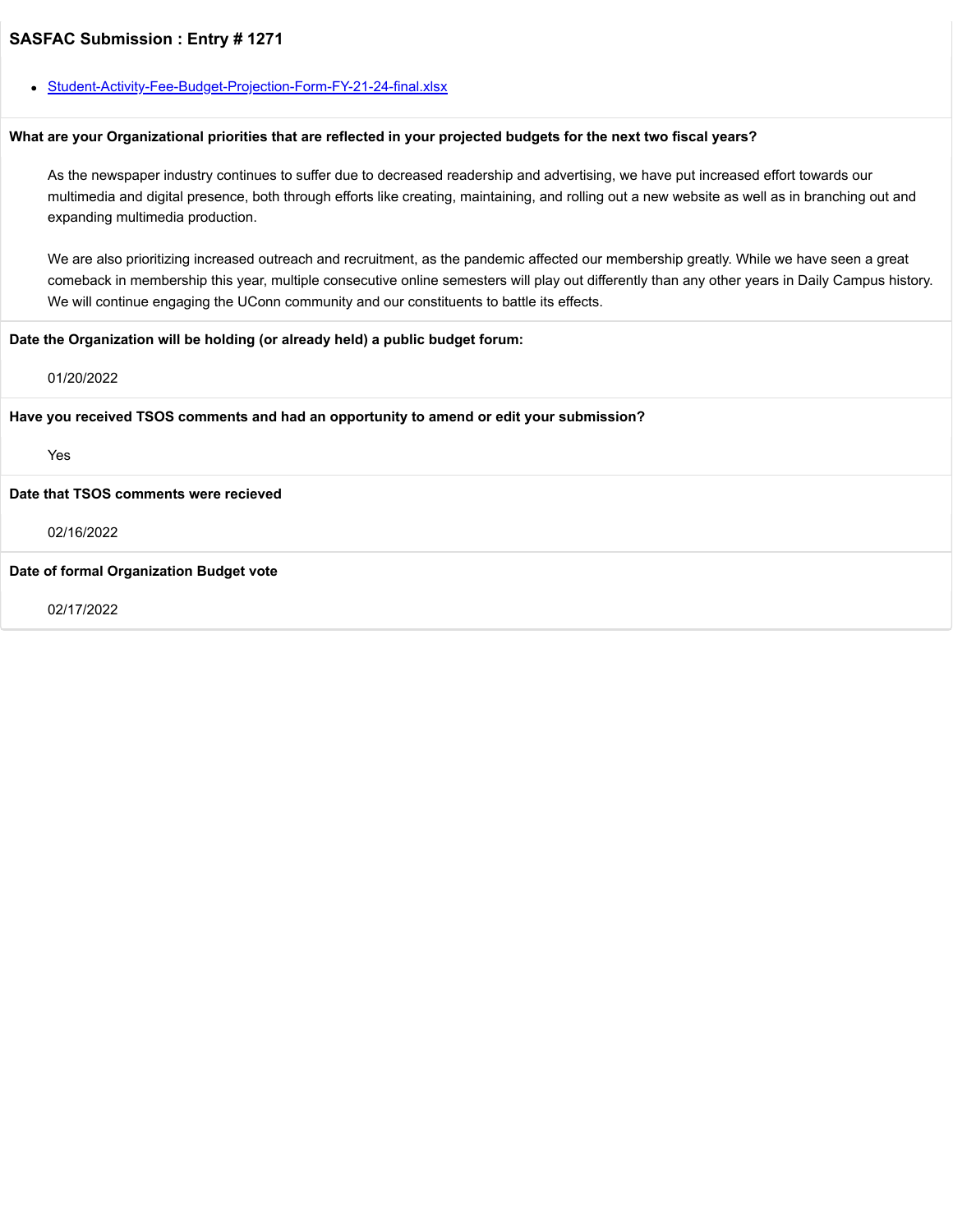Utilize Microsoft's SmartArt graphics, or create a graphic in other format that allows for an outsider's understanding of reporting structure (who supervises who, who is supervised by/reports to who). Add as many pages, groupings or levels as you need to accurately depict the organizational hierarchy. \*indicates a SOLID equivalent position (need a President, VP, Treasurer, and Secretary).

Next, for each person, use the Org Chart Excel Template to indicate whether they are an approved signer (President and Treasurer are required signers), an authorized Time Approver, whether the position is volunteer or paid, and if so, how many hours/week and if they're authorized to work over breaks.



### NOTE FOR EIC: to edit this chart click the chart

go to the "SmartArtDesign" tab -> "Text Pane" -> change text and hierarchy as desired (use enter and tab keys)

to change colors click on the boxes and change fill color

to change placement drag boxes where you want them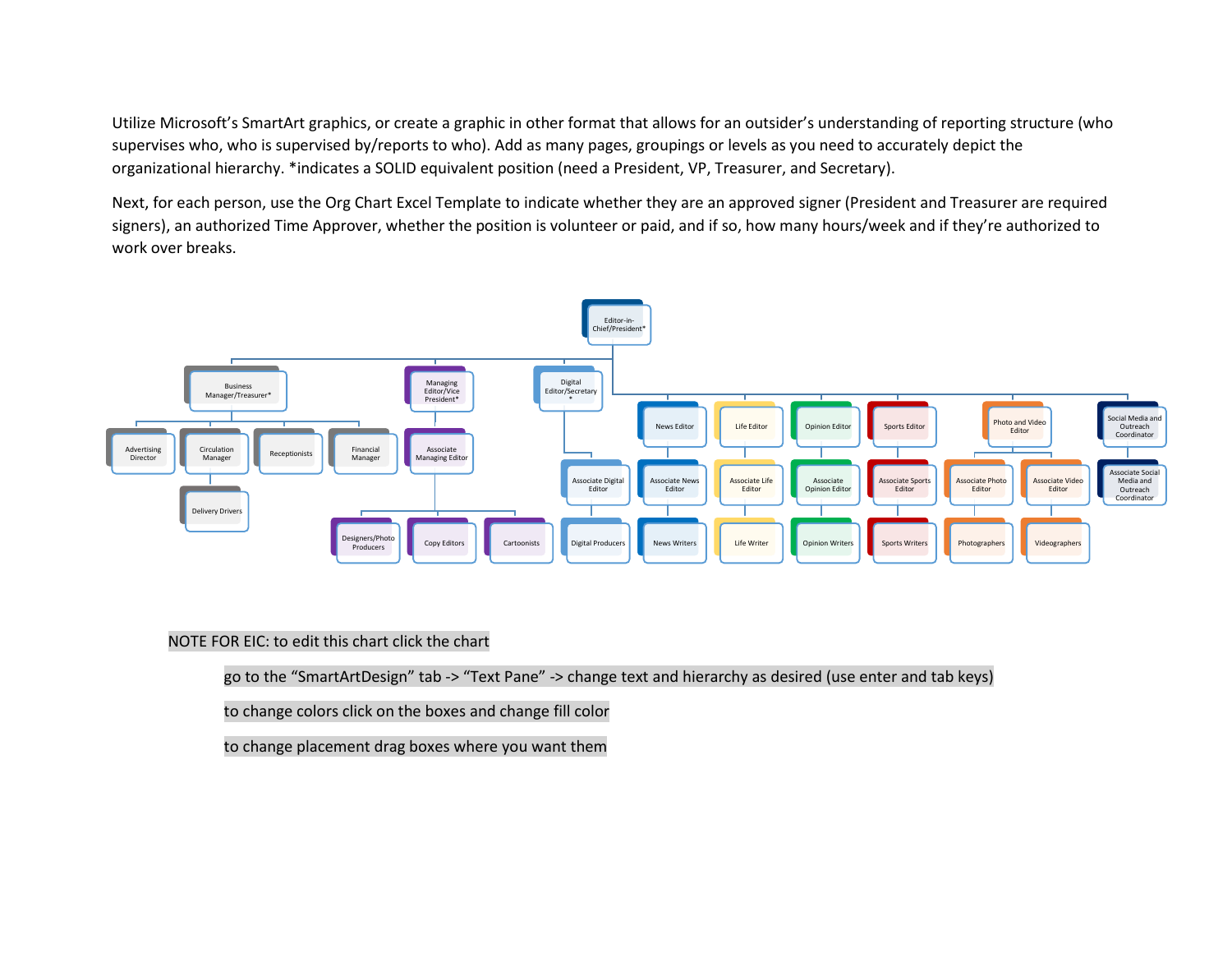| <b>Position/Title</b>                 |                | SOLID Equivalent Authorized Signer? | <b>Time Approver?</b> | Paid? | \$/hr   | # of hours authorized to Work? |                      |                   |                     |                        |                     |
|---------------------------------------|----------------|-------------------------------------|-----------------------|-------|---------|--------------------------------|----------------------|-------------------|---------------------|------------------------|---------------------|
|                                       |                |                                     |                       |       |         | <b>Summer Break</b>            | <b>Fall Semester</b> | <b>Fall Break</b> | <b>Winter Break</b> | <b>Spring Semester</b> | <b>Spring Break</b> |
| Editor-in-Chief                       | President      | Yes                                 | Yes                   | Yes   | \$17    | 40                             | 20                   | 40                | 40                  | 20                     | 40                  |
| <b>Managing Editor</b>                | Vice President | Yes                                 | Yes                   | Yes   | \$17    | 40                             | 20                   | 40                | 40                  | 20                     | 40                  |
| <b>Business Manager</b>               | Treasurer      | Yes                                 | Yes                   | Yes   | \$17    | 40                             | 20                   | 40                | 40                  | 20                     | 40                  |
| <b>Digital Editor</b>                 | Secretary      | Yes                                 | <b>No</b>             | Yes   | \$17    | 40                             | 20                   | 40                | 40                  | 20                     | 40                  |
| Associate Digital Editor              |                |                                     | No                    | Yes   | \$14    | 40                             | 20                   | 40                | 40                  | 20                     | 40                  |
| <b>Associate Managing Editor</b>      |                |                                     | No                    | Yes   | \$14    | 40                             | 20                   | 40                | 40                  | 20                     | 40                  |
| <b>Advertising Director</b>           |                |                                     | No                    | Yes   | \$14    | 40                             | 20                   | 40                | 40                  | 20                     | 40                  |
| Social Media and Outreach Coordinator |                |                                     | No                    | Yes   | \$13    | 40                             | 20                   | 40                | 40                  | 20                     | 40                  |
| <b>News Editor</b>                    |                |                                     | No                    | Yes   | \$14    | 40                             | 20                   | 40                | 40                  | 20                     | 40                  |
| Life Editor                           |                |                                     | No                    | Yes   | \$14    | 40                             | 20                   | 40                | 40                  | 20                     | 40                  |
| <b>Sports Editor</b>                  |                |                                     | No                    | Yes   | \$14    | 40                             | 20                   | 40                | 40                  | 20                     | 40                  |
| <b>Opinion Editor</b>                 |                |                                     | No                    | Yes   | \$14    | 40                             | 20                   | 40                | 40                  | 20                     | 40                  |
| Photo and Video Editor                |                |                                     | No                    | Yes   | \$14    | 40                             | 20                   | 40                | 40                  | 20                     | 40                  |
| <b>Associate News Editor</b>          |                |                                     | No                    | Yes   | \$14    | 40                             | 20                   | 40                | 40                  | 20                     | 40                  |
| Associate Life Editor                 |                |                                     | No                    | Yes   | \$14    | 40                             | 20                   | 40                | 40                  | 20                     | 40                  |
| Associate Sports Editor               |                |                                     | No                    | Yes   | \$14    | 40                             | 20                   | 40                | 40                  | 20                     | 40                  |
| Associate Opinion Editor              |                |                                     | No                    | Yes   | \$14    | 40                             | 20                   | 40                | 40                  | 20                     | 40                  |
| Associate Photo Editor                |                |                                     | No                    | Yes   | \$14    | 40                             | 20                   | 40                | 40                  | 20                     | 40                  |
| Associate Video Editor                |                |                                     | <b>No</b>             | Yes   | \$14    | 40                             | 20                   | 40                | 40                  | 20                     | 40                  |
| <b>Staff Wrtier</b>                   |                |                                     | No                    | Yes   | \$13    | 40                             | 20                   | 40                | 40                  | 20                     | 40                  |
| Senior Staff Writer                   |                |                                     | No                    | Yes   | \$14    | 40                             | 20                   | 40                | 40                  | 20                     | 40                  |
| <b>Staff Photographer</b>             |                |                                     | No                    | Yes   | \$13    | 40                             | 20                   | 40                | 40                  | 20                     | 40                  |
| Senior Staff Photographer             |                |                                     | No                    | Yes   | \$14    | 40                             | 20                   | 40                | 40                  | 20                     | 40                  |
| Cartoonist                            |                |                                     | <b>No</b>             | Yes   | \$13    | 40                             | 20                   | 40                | 40                  | 20                     | 40                  |
| Designer                              |                |                                     | No                    | Yes   | \$13    | 40                             | 20                   | 40                | 40                  | 20                     | 40                  |
| Copy Editor                           |                |                                     | No                    | Yes   | \$13    | 40                             | 20                   | 40                | 40                  | 20                     | 40                  |
| Receptionist                          |                |                                     | No                    | Yes   | \$13    | 40                             | 20                   | 40                | 40                  | 20                     | 40                  |
| Digital Producer                      |                |                                     | No                    | Yes   | \$13    | 40                             | 20                   | 40                | 40                  | 20                     | 40                  |
| <b>Delivery Driver</b>                |                |                                     | No                    | Yes   | \$15.00 | 40                             | 20                   | 40                | 40                  | 20                     | 40                  |
| <b>Circulation Manager</b>            |                |                                     | No                    | Yes   | \$14    | 40                             | 20                   | 40                | 40                  | 20                     | 40                  |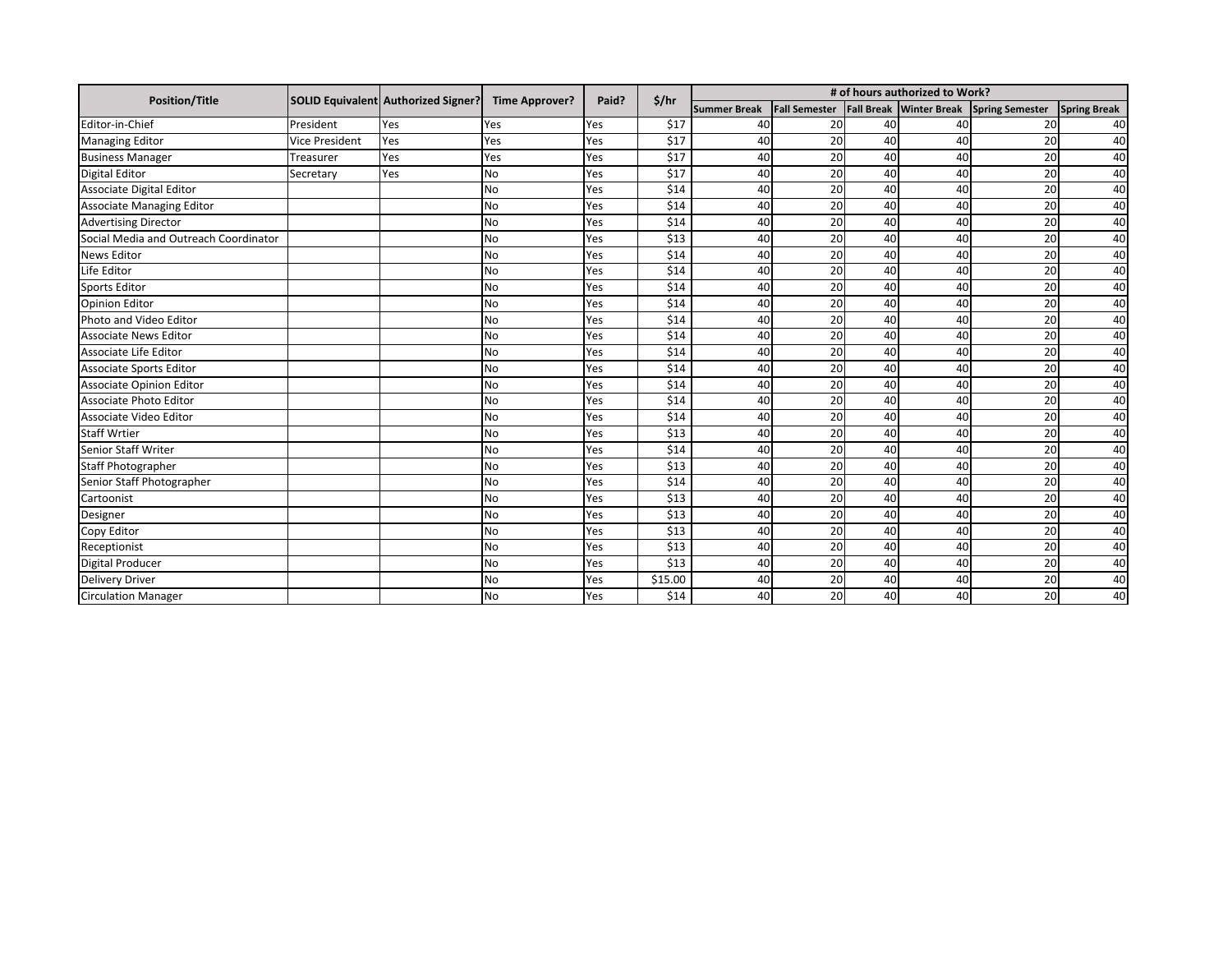# **Student Organizations Fund Account (SOFA) Profit & Loss**

 **July through December 2021**

|                      | <b>DC SABS P&amp;L Q1 &amp; Q2</b>    | <b>Jul - Dec 21</b> |
|----------------------|---------------------------------------|---------------------|
| Income               |                                       |                     |
|                      | 512 · Advertising Revenue             | 1,002.20            |
|                      | 531 · Miscellaneous Revenue           | 5.85                |
|                      | 547 · Student Fees Revenue (T3/Unv)   | 206,187.99          |
| <b>Total Income</b>  |                                       | 207,196.04          |
| <b>Gross Profit</b>  |                                       | 207,196.04          |
| <b>Expense</b>       |                                       |                     |
|                      | $606 \cdot$ Printing                  | 866.21              |
|                      | 609 · Subscriptions                   | 4,317.99            |
|                      | <b>610 · SUPPLIES &amp; MATERIALS</b> |                     |
|                      | 610.1 · Supplies Organization         | 136.50              |
|                      | Total 610 · SUPPLIES & MATERIALS      | 136.50              |
|                      | $611 \cdot$ Telephone                 | 581.00              |
|                      | <b>615 CONTRACTUAL SERVICES</b>       |                     |
|                      | 615.1 Contractual Service - Orgs      | 2,880.00            |
|                      | Total 615 · CONTRACTUAL SERVICES      | 2,880.00            |
|                      | 625 · Equipment/Durable Goods         | 359.68              |
|                      | 626 · Equipment - Capital             | 1,049.00            |
|                      | 627 · Insurance                       | 1,925.00            |
|                      | 628 · Repairs and Maintenance         | 97.50               |
|                      | 629 Utilities                         | 48.00               |
|                      | 642 · Wages - Student (Tier III)      | 15,969.26           |
|                      | 643 · Wages - Non-Student (Tier III)  | 14,168.33           |
|                      | 644 · Wage Taxes - Student (Tier III) | 29.07               |
|                      | 645 · Wage Taxes - Non-Student (T3)   | 11,079.62           |
| <b>Total Expense</b> |                                       | 53,507.16           |
| <b>Net Income</b>    | 153,688.88                            |                     |